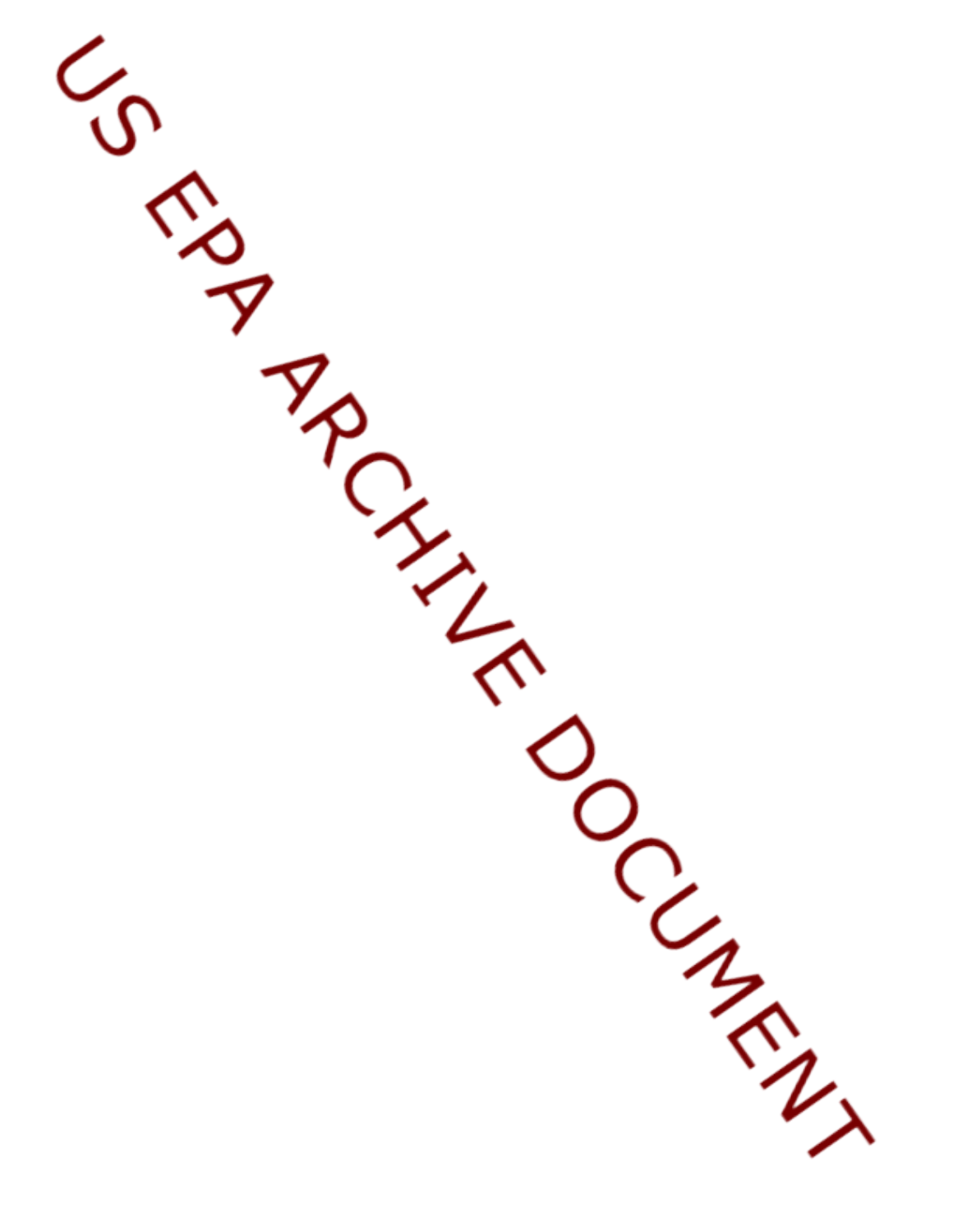# **Technical Factsheet on: XYLENES**

[List of Contaminants](http://www.epa.gov/safewater/hfacts.html) 

 As part of the Drinking Water and Health pages, this fact sheet is part of a larger publication: **National Primary Drinking Water Regulations** 

#### **Drinking Water Standards**

 MCL: 10 mg/L MCLG: 10 mg/L HAL(child): 1 day: 40 mg/L; Longer-term: 40 mg/L

#### **Health Effects Summary**

 levels above the MCL: disturbances in the central nervous system, such as changes in cognitive abilities, Acute: EPA has found xylenes to potentially cause the following health effects from acute exposures at balance, and coordination.

 consuming 1 liter of water per day: upto a 7-year exposure to 40 mg/L. Drinking water levels which are considered "safe" for short-term exposures: For a 10-kg (22 lb.) child

 levels above the MCL: damage to the central nervous system, liver and kidneys. Compared with benzene and toluene, very much less is known of the human health hazards, particularly the chronic effects of Chronic: Xylenes have the potential to cause the following health effects from long-term exposures at xylenes, either as mixed xylenes, as individual isomers or in admixture with other alkylbenzenes.

 from lifetime exposures in drinking water. Cancer: There is inadequate evidence to state whether or not xylenes have the potential to cause cancer

# **Usage Patterns**

 The commercial product mixed xylenes (a technical product generally containing 20% each of o-xylene, p-xylene and ethylbenzene, as well as small quantities of toluene) analogously to toluene is an agent of major chemical and occupational significance.

 It is produced in very large quantities and is extensively employed in a broad spectrum of applications, primarily as a solvent for which its use is increasing as a safe replacement for benzene, and in gasoline as part of the BTX component (benzene-toluene-xylene); xylenes are also frequently used in the rubber industry with other solvents such as toluene and benzene. Most consumption of xylene mixtures is to produce the individual isomers, particularly p-xylene. As individual isomers they are extensively employed in the synthesis of synthetic agents. For example, phthalic acid, isophthalic acid, terephthalic acid, and diemthylterephthalate have very broad applications in the further preparation of phthalate ester plasticizers and components of polyester fiber, film and fabricated items.

 Production of xylenes has increased: from about 5 billion lbs. in 1982 to 6.84 billion lbs in 1993. In 1982 it was estimated that industries consumed xylenes as follows: production of ortho-xylene, 15%; production of para-xylene, 60%; miscellaneous, 14%; exports, 11%.

#### **Release Patterns**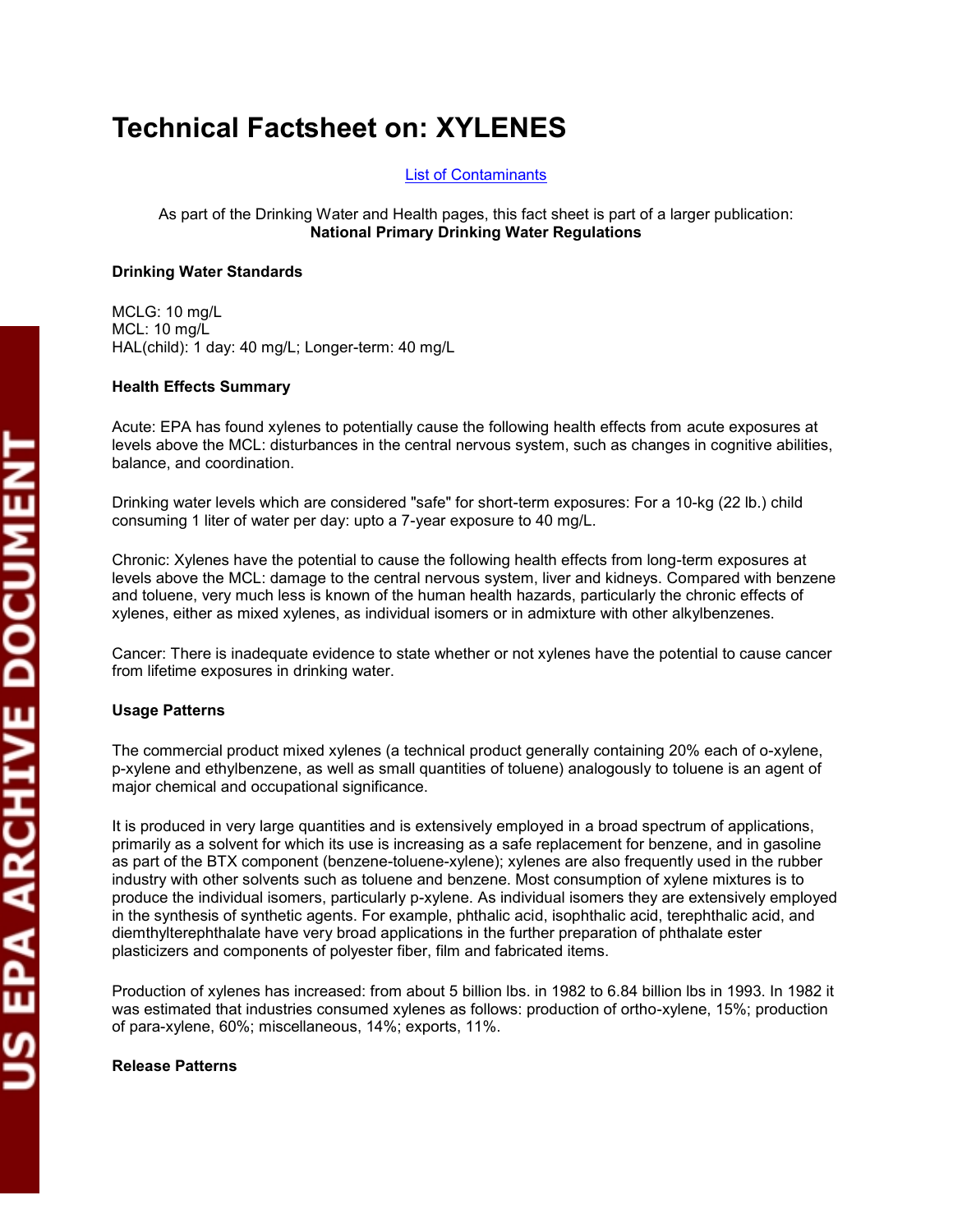products of many plants, and are a component of petroleum and coal tar. Major environmental releases of xylenes are due to: emissions from petroleum refining, gasoline and diesel engines; emissions from its use as a solvent for alkyl resins, lacquers, enamels, rubber cement, pesticide sprays and in organic synthesis; leaks and evaporation losses during the transport and storage of gasoline and other fuels and from carburetor losses; agricultural spraying. Xylenes are a natural

 releases occurred in Texas. The largest direct releases to water occurred in New Jersey and Georgia. From 1987 to 1993, according to EPA's Toxic Chemical Release Inventory, xylene releases to land and water totalled nearly 4.8 billion lbs., of which about 81 percent was to land. These releases were primarily from petroleum industries which produce xylenes as by-products of gasoline refining. The largest

## **Environmental Fate**

 reaction with hydroxyl radicals (half-life 1-18 hr). Most of the xylenes are released into the atmosphere where they may photochemically degrade by

 (0.22 for the ortho isomer and 0.32 for the m- and p- isomers). The half-life for evaporation from water is 3.2 hr for o-xylene and will be 2% higher for the m- and p-xylene. The dominant removal process in water is volatilization. Xylenes are resistant to hydrolysis, since there are no hydrolyzable functions. Xylenes are volatile compounds with relatively high Henry's Law constant

 rates for typical bodies of water, one estimates that the half-life for evaporation of xylenes from a typical river or pond is 29 and 144 hr, respectively. Measures of the rate of evaporation of xylenes from a 1:1000 jet fuel:water mixture found that this rate averaged approximately 0.6 times the oxygen reaeration rate. Combining this ratio with oxygen reaeration

 Xylenes are moderately mobile in soil and may leach into groundwater where they are known to persist sludge and sea water, where mixtures are completely degraded in 8 days in groundwater with an for several years, despite some evidence that they biodegrade in both soil and groundwater. This evidence includes standard biodegradability tests using various inocula including sewage, activated acclimation period of 3-4 days.

 Xylenes have low to moderate adsorption to soil based on the KOC of o-xylene(48-68) and similar and to leach into groundwater under a rapid infiltration site. chemicals. Xylenes have been observed to pass through soil at a dune-infiltration site on the Rhine River

 be 2.14-2.20. The log BCF for eels is 1.3. Bioconcentration is not expected to be significant. Based on the log octanol/water partition coefficient of 3.12-3.20 for the individual isomers and using a regression relation, the log BCF for fish is calculated to

 The primary source of exposure is from air, but, xylenes are a low level contaminant of both ground and surface public water supplies.

#### **Chemical/Physical Properties**

CAS Number: 1330-20-7

 Color/ Form/Odor: Clear liquid with a sweet odor; The commercial product "mixed xylenes" generally contains approximately 40% m-xylene and 20% each of o-xylene, p-xylene, and ethylbenzene, as well as small quantities of toluene

M.P.: N/A B.P.: 137-140 C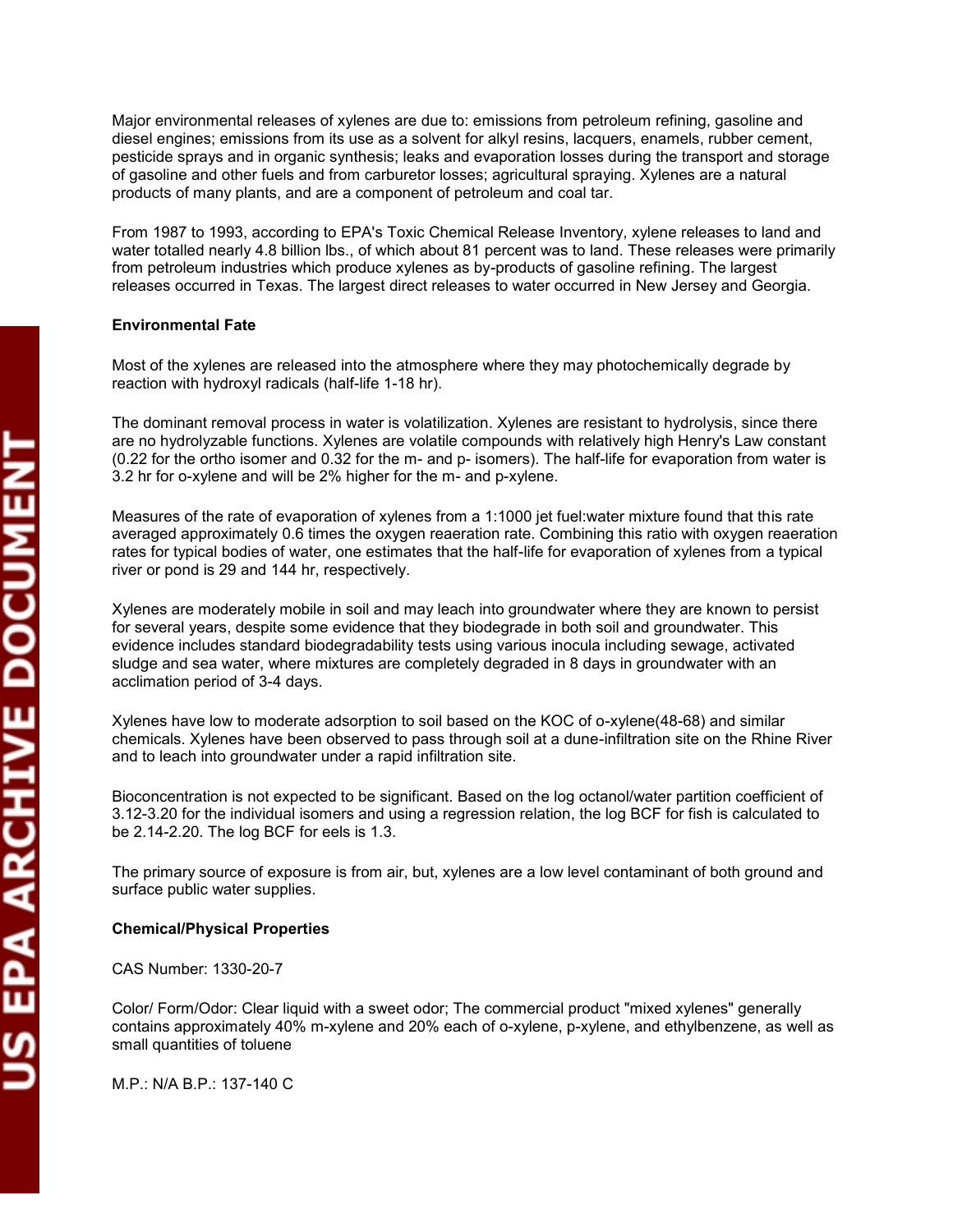## Vapor Pressure: N/A

Octanol/Water Partition (Kow): Log Kow = 3.12-3.20

Density/Spec. Grav.: 0.864 at 20 C

Solubility: N/A; Insoluble in water

Henry's Law Coefficient: 0.22 to 0.32 atm-cu m/mole;

Odor/Taste Thresholds: Odor threshold in air is 5x10-5 mg/L

Soil sorption coefficient: Koc = 48 -68; high to moderate mobility in soil

 Bioconcentration Factor: Log BCF=2.14 in fish (calc.); not expected to bioconcentrate in aquatic organisms.

Trade Names/Synonyms: Dimethyl benzene, Xylol, Methyltoluene, Violet 3

#### **Other Regulatory Information**

Monitoring:

-- For Ground/Surface Water Sources:

Initial Frequency- 4 quarterly samples every 3 years

Repeat Frequency- Annually after 1 year of no detection

-- Triggers - Return to Initial Freq. if detect at > 0.0005 mg/L

#### **Analysis**

EPA 600/4-88-039 502.2; 524.2

**Analysis**<br>Reference Source Method Numbers **Reference Source** 

**Treatment/Best Available Technologies:** Granular Activated Charcoal and Packed Tower Aeration

 **Toxic Release Inventory - Releases to Water and Land, 1987 to 1993 (in pounds):** 

|                           |         | Water     | Land      |
|---------------------------|---------|-----------|-----------|
| <b>TOTALS (in pounds)</b> |         | 875,943   | 3,897,738 |
| Top Ten States*           |         |           |           |
| ТX                        | 30,853  | 2,099,734 |           |
| <b>NJ</b>                 | 294.437 | 280.759   |           |
| IL                        | 36      | 206,990   |           |
| IN                        | 0       | 145,079   |           |
| AL                        | 34.361  | 59,022    |           |
| CA                        | 0       | 91,500    |           |
| MI                        | 0       | 86.774    |           |
| GA                        | 68,310  | 15,000    |           |
| VA                        | 50.100  | 33,000    |           |
| <b>WA</b>                 | 27,860  | 52,360    |           |
| Major Industries*         |         |           |           |
| Petroleum refining        |         | 131,817   | 2,678,958 |